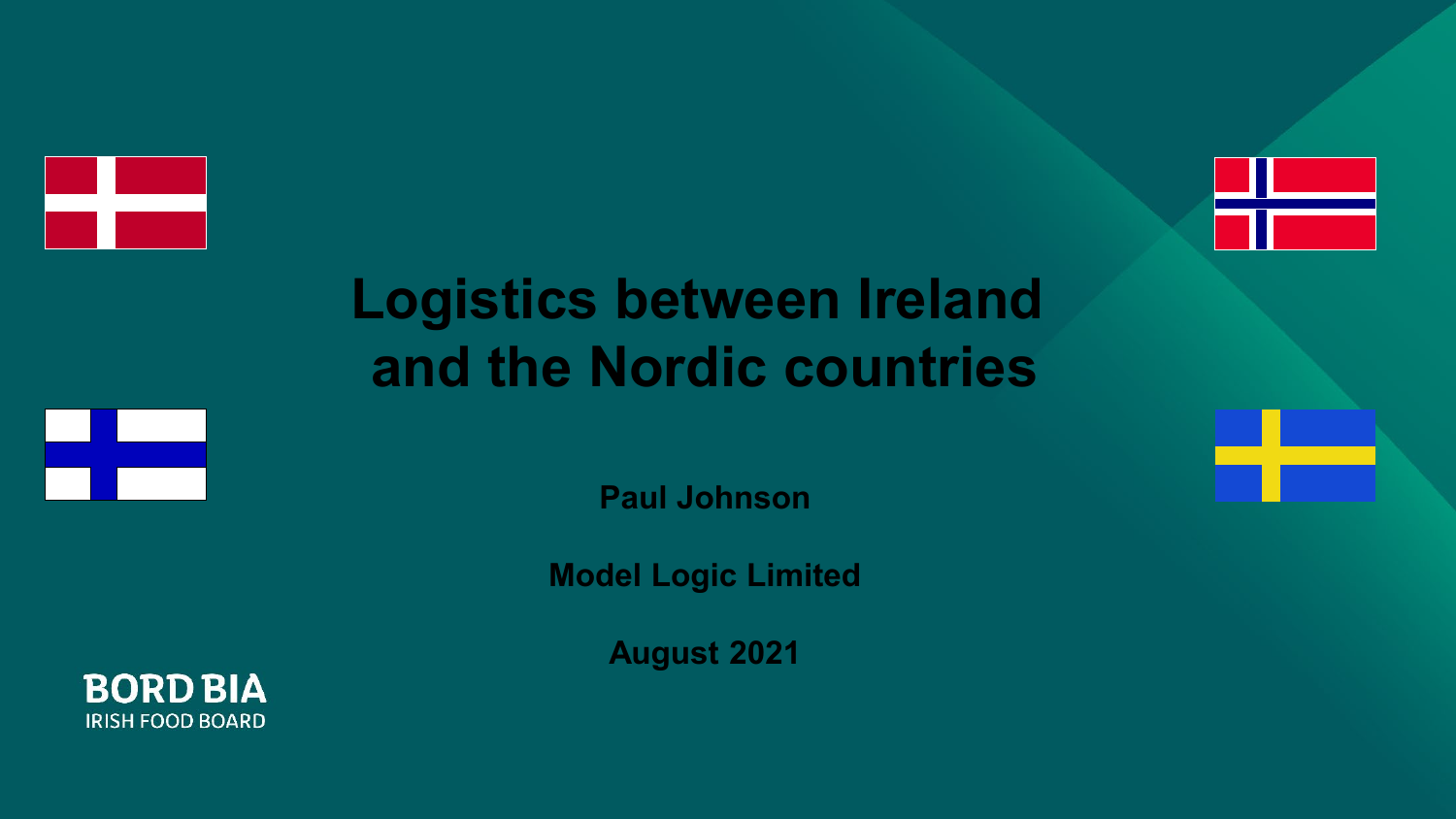## Project Objectives

The logistics of exporting food and drink products from Ireland to the Nordic countries of Denmark, Finland, Norway and Sweden have been impacted by changes to customs regulations as a result of Brexit. Additional processes and paperwork have added time to some customs activities along the supply chain. In response to this, some service providers are offering new routes to the Nordics which by-pass the UK land bridge. This document pulls together some recent experiences from a small number of Bord Bia clients, together with feedback from key service providers.

The clients interviewed during the study were a cross section of small and large suppliers, across ambient, chilled and frozen temperature ranges. Volumes ranged from a few pallets per month to a number of full vehicle loads per day. The product categories included Meat, PCF and Seafood.

The document includes examples of the main shipping and transport companies involved in servicing the Nordic countries, together with their routes and indicative costs.

The range of requirements of Bord Bia clients is large, covering many different dimensions, including:

- Temperature ambient, chill and frozen
- Speed of delivery short shelf life chill vs long life ambient
- Volume 1-2 pallets per month to 2-3 vehicles per day
- Countries served Denmark, Finland, Norway and/or Sweden
- Use of Distributors within market or direct to customers
- Final customer type retail, food service or manufacturing

The solution for each client may be very different and require the services of logistics providers who focus on those specific requirements.

Given the range of requirements, a list of some of the key logistics terminology has been included in the first section.

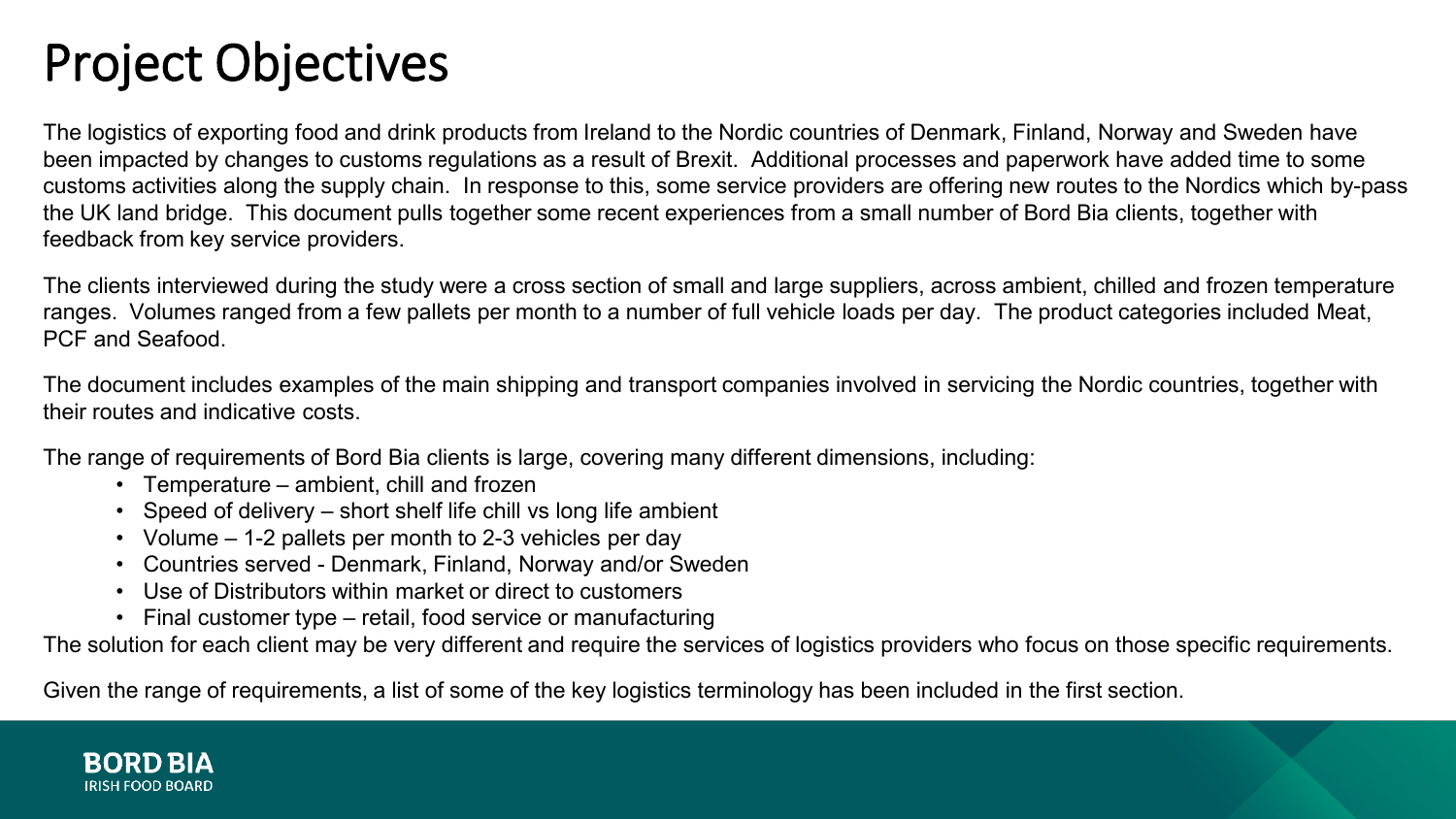### Logistics Terminology

#### **Load Type**

**FTL** – Full Truck Load, usually delivered direct (30-33pallets)

**LTL** – Less Than Truck Load

**Groupage** – Small number of pallets usually involves the use of local depots or transhipment points

The above definitions can vary between different transport companies. The terms LTL and Groupage refer to smaller loads, typically between 1-6 pallets. LTL tends to be direct delivery whilst Groupage utilises stockless warehouse facilities.

#### **LSP – Logistics Service Provider**

**Transport Haulier** – companies providing transport either on an FTL or LTL basis

**Network Operator** – companies operating a network of warehouses (across Europe), where Groupage loads can be consolidated and channeled to delivery points. Hauliers may combine with other partners to create a networked solution.

**Local Delivery Partner** – companies usually operating within a country who act as final delivery partners to other hauliers

#### **Accompanied or Non Accompanied Trailers**

When transporting trailers by ship, the trailers can either be accompanied by the driver and tractor unit or transferred unaccompanied, when the cost of the driver and tractor unit is not incurred. There are pro's and con's of each, dependent upon the requirements of the total journey.

#### **Shipping Line**

Shipping lines provide scheduled sailing services, along routes from port to port. LSPs and their clients select the combination of shipping lines and routes to meet their requirements.

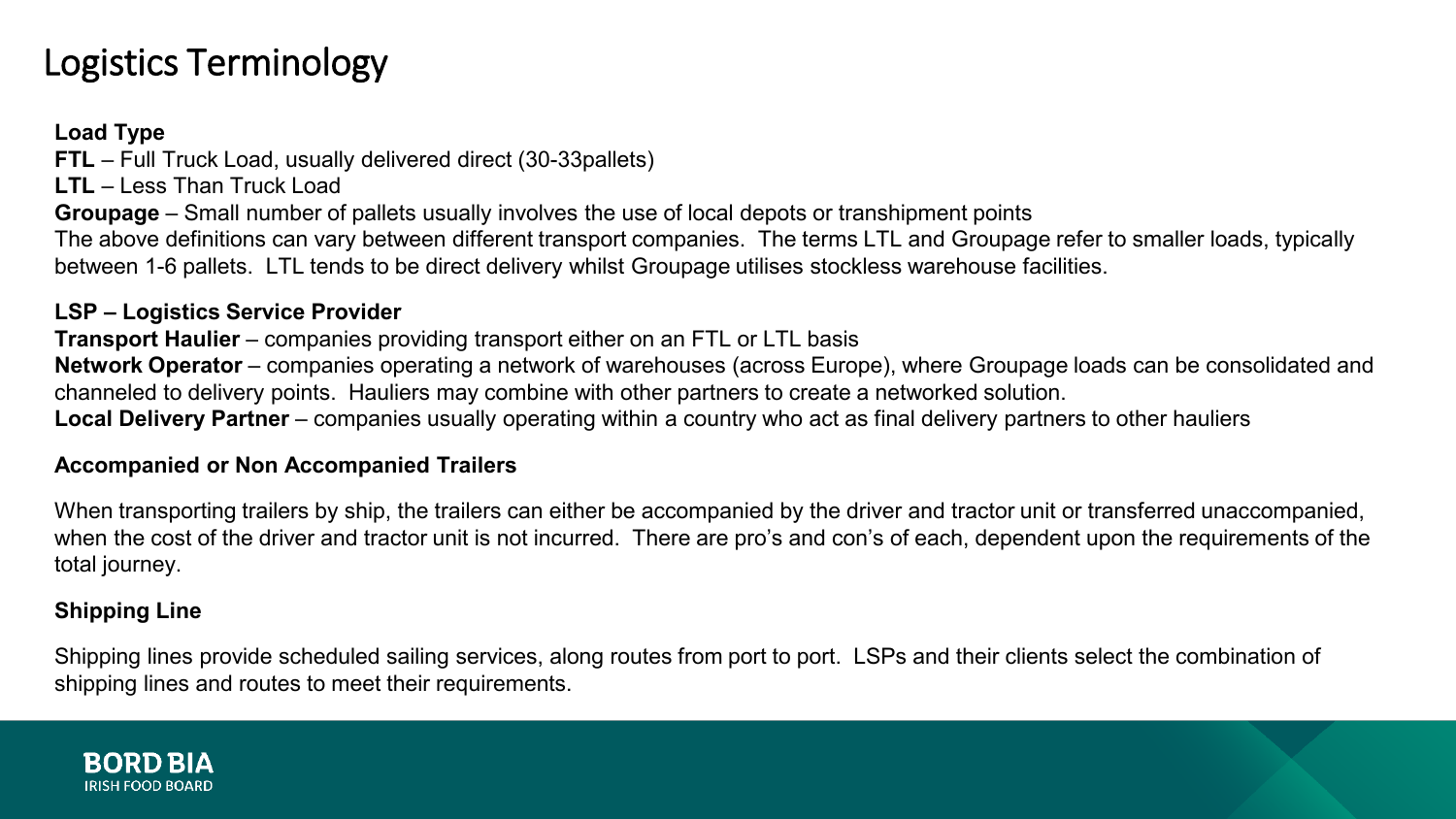# Supply Chain Considerations

#### **Structural Factors**

- Logistics is difficult due to the geographical location
- High wage countries
- Sparce population
- Harsh winters

#### **Recent Developments**

- Brexit and the use of the UK land bridge
- Bord Bia Market Prioritisation of Sweden

#### **Logistics Issues**

- Small number of transport providers
- Limited days for collections in Ireland for Groupage
- Long transport times
- High cost
- New shipping routes
- Services offered by LSPs vary dependent upon their network
- Some LSPs use local partners for in-country transport



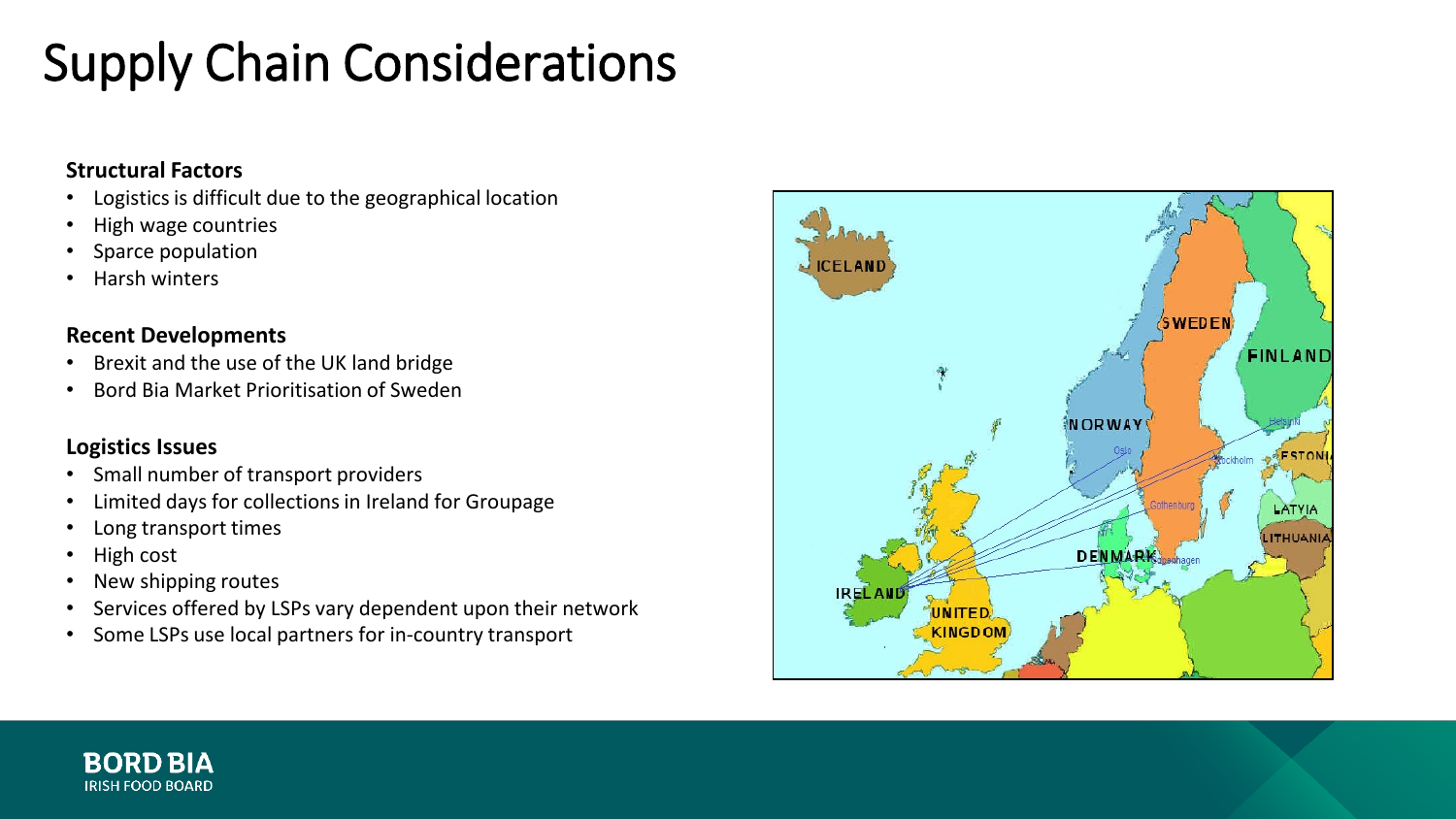### Current Export Values

Based upon Bord Bia's values of exports in 2020, Sweden at 48.4% and Denmark at 42.5% are the two main Nordic markets. The largest category group is Meat, accounting for 61.4%, within which Beef at 32.3% of the total.

| Value € per 2020            |                |                |            |             |              |       |             |             |            |            |  |  |  |
|-----------------------------|----------------|----------------|------------|-------------|--------------|-------|-------------|-------------|------------|------------|--|--|--|
| <b>Category</b>             | <b>Denmark</b> | <b>Finland</b> | Norway     | Sweden      | <b>TOTAL</b> | %     | <b>Beef</b> | <b>Meat</b> | <b>PCF</b> | Other      |  |  |  |
| Alcohol                     | 5,875,106      | 4,132,726      | 6,717,415  | 10,540,247  | 27,265,494   | 8.5%  |             |             |            | 27,265,494 |  |  |  |
| Beef                        | 27,025,459     | 2,040,594      | 726,521    | 48,511,860  | 78,304,434   | 24.5% | 78,304,434  | 78,304,434  |            |            |  |  |  |
| Beef Offal                  | 1,535,407      | 511,052        |            | 22,997,836  | 25,044,295   | 7.8%  | 25,044,295  | 25,044,295  |            |            |  |  |  |
| Dairy                       | 19,423,196     | 1,278,855      | 2,092,117  | 4,589,746   | 27,383,914   | 8.6%  |             |             |            | 27,383,914 |  |  |  |
| Horticulture and cereals    |                | 1,815          | 11,214     |             | 13,029       | 0.0%  |             |             |            | 13,029     |  |  |  |
| Other meat and meat produce |                | 2,843          |            |             | 2,843        | 0.0%  |             | 2,843       |            |            |  |  |  |
| <b>PCF</b>                  | 24,688,123     | 8,331,543      | 2,478,449  | 28,378,479  | 63,876,594   | 20.0% |             |             | 63,876,594 |            |  |  |  |
| Pigmeat                     | 30,859,669     | 632,765        |            | 3,820,833   | 35,313,267   | 11.0% |             | 35,313,267  |            |            |  |  |  |
| Poultry                     | 10,201,008     |                |            |             | 10,201,008   | 3.2%  |             | 10,201,008  |            |            |  |  |  |
| Seafood                     | 4,722,595      | 37,604         | 30         | 46,009      | 4,722,595    | 1.5%  |             |             |            | 4,722,595  |  |  |  |
| Sheep                       | 11,455,582     | 121,288        |            | 36,031,522  | 47,608,392   | 14.9% |             | 47,608,392  |            |            |  |  |  |
| <b>TOTAL</b>                | 135,786,145    | 17,091,085     | 12,025,746 | 154,916,532 | 319,819,508  | 100%  | 103,348,729 | 196,474,239 | 63,876,594 | 59,385,032 |  |  |  |
| %                           | 42.5%          | 5.3%           | 3.8%       | 48.4%       | 100%         |       | 32.3%       | 61.4%       | 20.0%      | 18.6%      |  |  |  |

The conversion from value in €'s to pallets that are delivered will vary by category and will impact upon the level of transport required to each country.

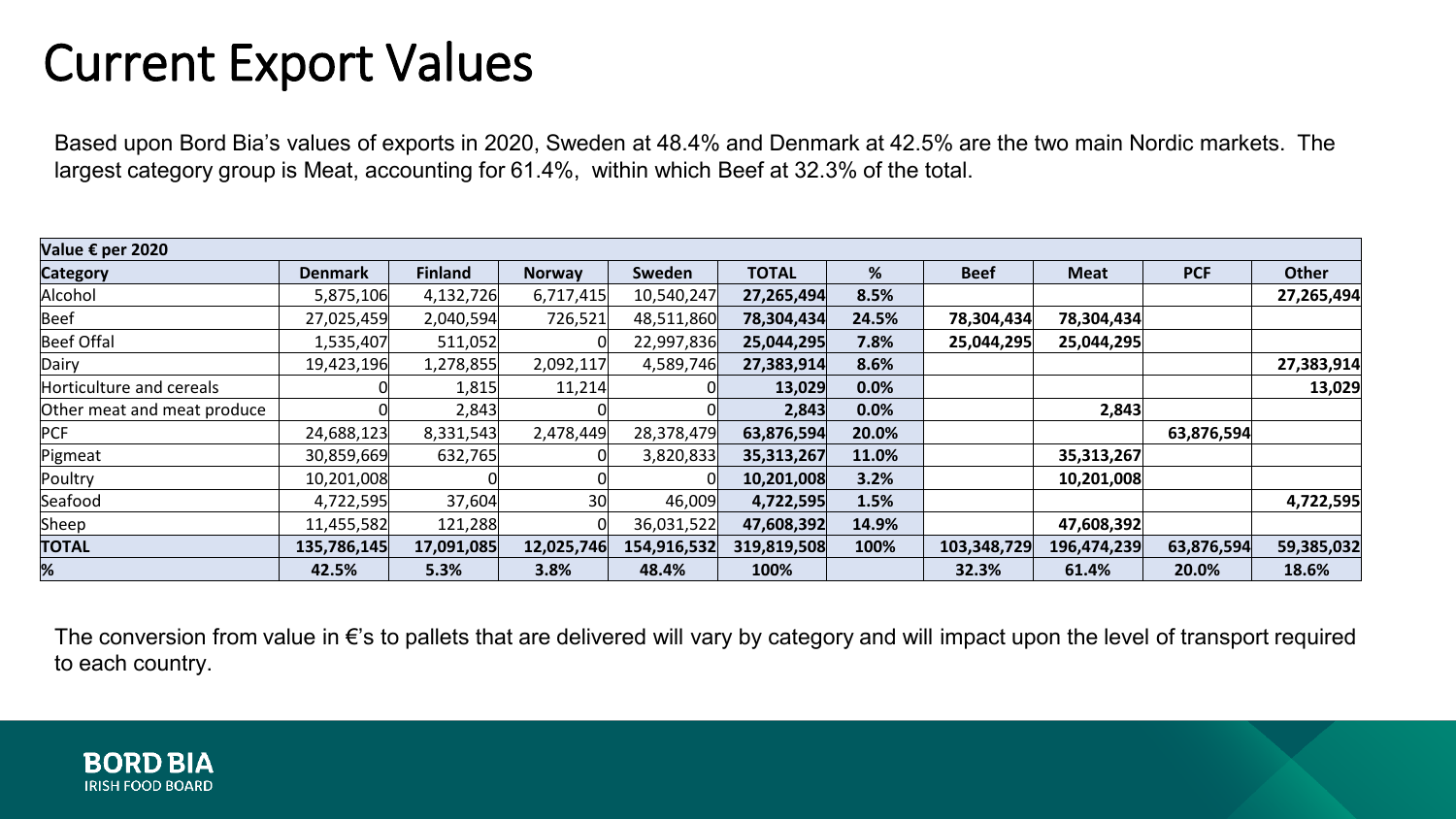### Indicative Transport Costs

The table below shows indicative transport costs from Dublin to each of the Nordic markets. These figures are only indicative and cover all temperature ranges. The figures show the relative costs of Groupage rates (eg 1 pallet) compared to FTL rates (eg 33 pallets). The Groupage:FTL rate ratio of 2-3 times, highlights the economies of scale.

Individual LSPs will quote different figures based upon a number of factors, dependent upon their own circumstances:

- company size and buying power for vehicles and fuel
- level of business with shipping companies and the number of "slots" booked per year
- shipping routes used
- backhaul opportunities
- use of local partners for in-country distribution

Prices should be negotiated directly with LSPs and are only one element of the clients' selection criteria, which should also include quality and reliability of service. The costs exclude, pickup costs within Ireland, transport to Dublin and any customs related costs, if using the UK land bridge.

| <b>Transport Costs from Dublin</b> |              |              |                          |              |              |  |  |  |  |  |  |
|------------------------------------|--------------|--------------|--------------------------|--------------|--------------|--|--|--|--|--|--|
| <b>Destination</b>                 | 1 Pallet     | 3-5 Pallets  | <b>FTL</b><br><b>FTL</b> |              | 1 Pallet/FTL |  |  |  |  |  |  |
|                                    | (per pallet) | (per pallet) | (per load)               | (per pallet) | (ratio)      |  |  |  |  |  |  |
| Gothenburg, SE                     | €200         | €140         | €2,930                   | €89          | 2.2          |  |  |  |  |  |  |
| Stockholm, SE                      | €270         | €180         | €3,560                   | €108         | 2.5          |  |  |  |  |  |  |
| Copenhagen, DK                     | €280         | €190         | €3,030                   | €92          | 3.0          |  |  |  |  |  |  |
| Oslo, NO                           | €300         | €210         | €3,140                   | €95          | 3.2          |  |  |  |  |  |  |
| Helsinki, FI                       | €330         | €250         | €4,290                   | €130         | 2.5          |  |  |  |  |  |  |

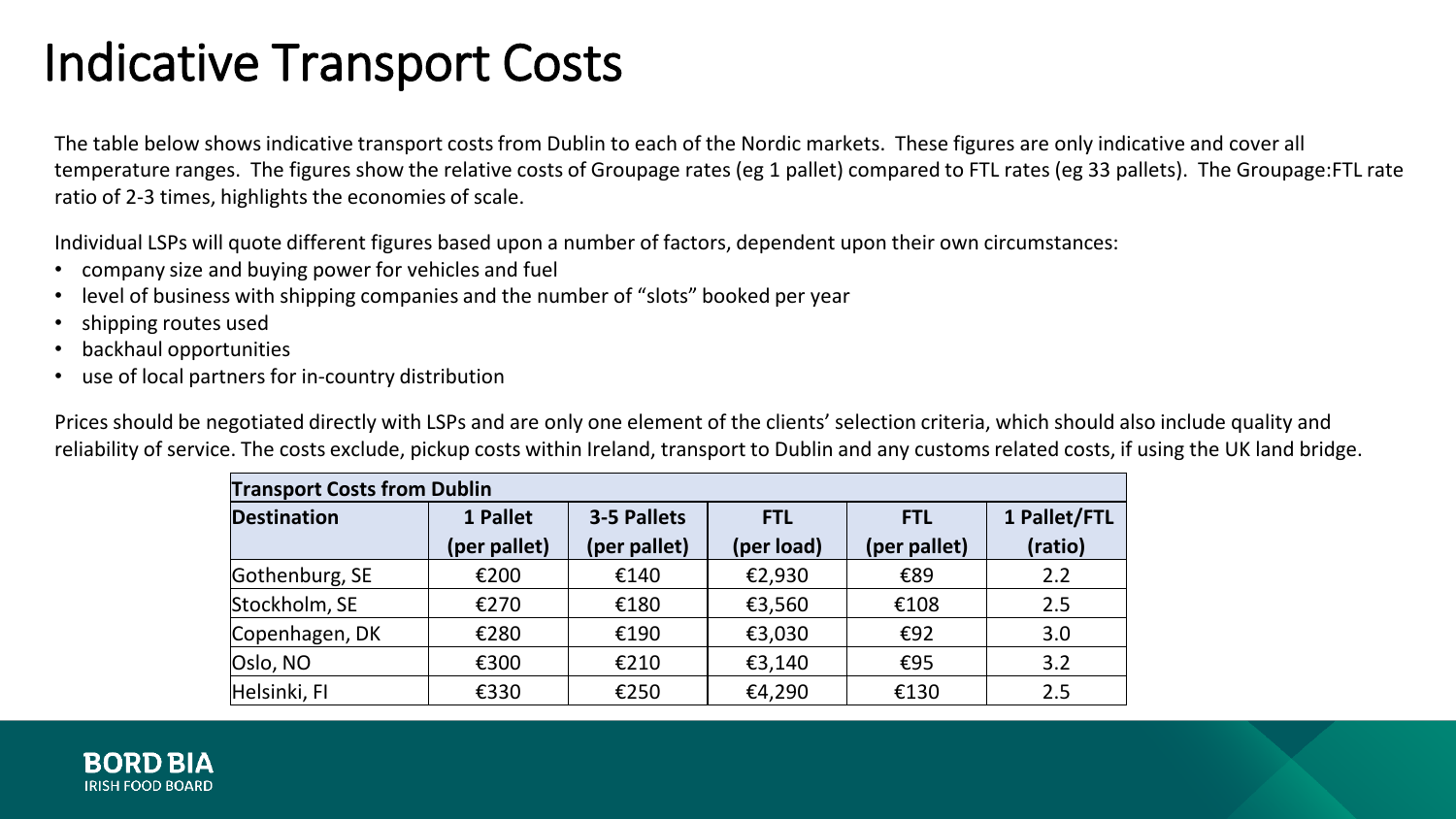### Routes to Market

#### **Direct to Customer vs Distributor**

- The end delivery point (customer or distributor) dictates supply chain options
- Distributor holds stock
	- Replenish larger quantities (shelf life permitting)
	- Maximise cube reconfigure pallet at distributor
- Direct customers may dictate frequency and pallet format

#### **Direct to Market vs Hub Consolidation**

- FTL vs LTL/Groupage FTL most likely direct
- Short shelf life Groupage quickest route UK land bridge
- Longer shelf life Groupage Groupage hub
	- intermediate Belgium, Netherlands, Germany
	- within Nordic Country

#### **Central Europe Stockholding**

- Consider potential stockholding location to service N and W Europe including Nordics
- Depends upon other stock locations in supply chain
- Extra costs of multiple transport legs
- See later costing example



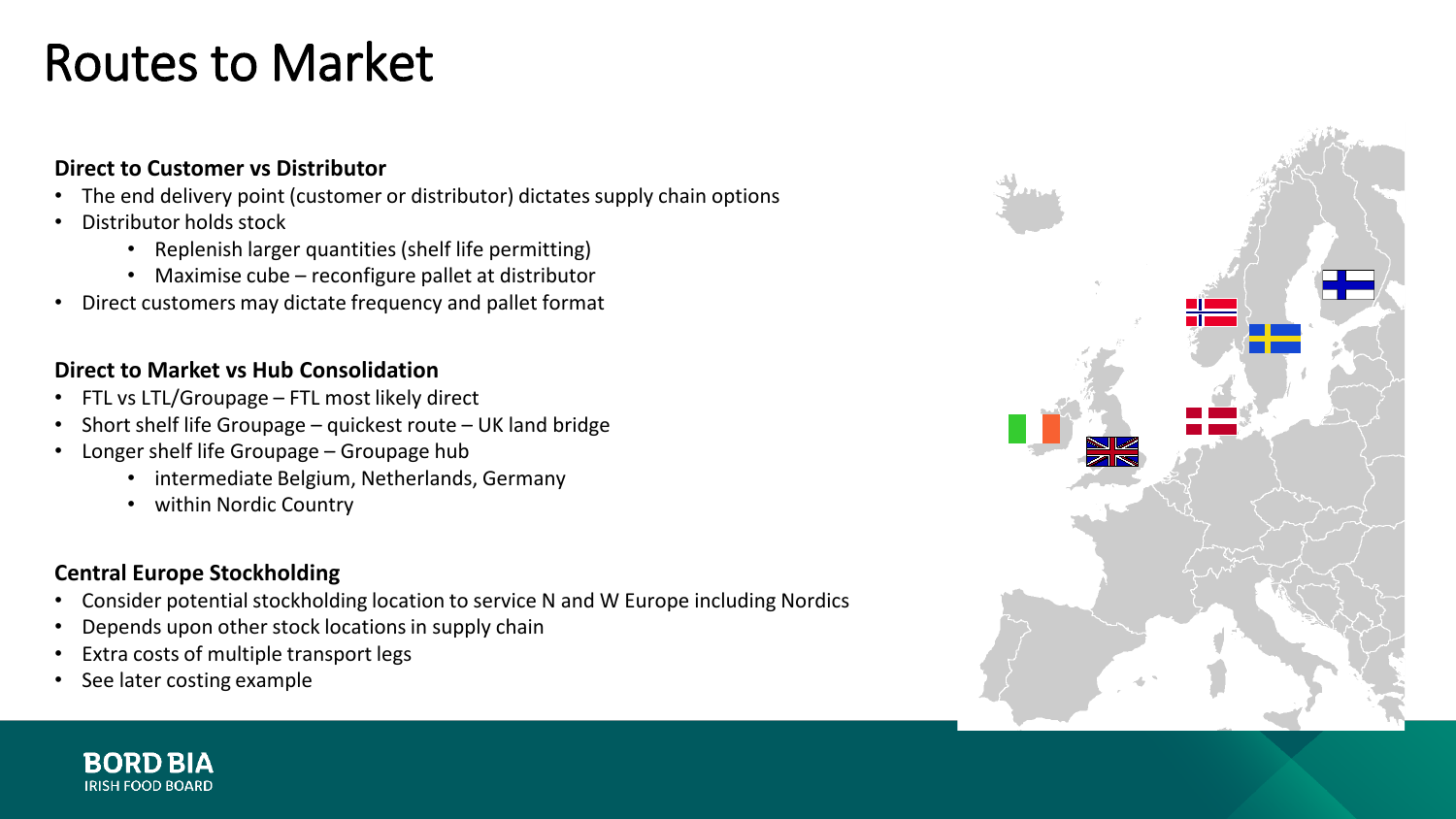# Typical LSP Schedules to Nordics

#### **FTL Frequency and Timeframe**

- Tends to be daily schedules for all markets
	- Lead times will depend upon route taken
	- Lead time from pickup to customer delivery
		- Denmark 3-4 days
		- $\cdot$  Finland 8-10 days
		- Norway 4-5 days
		- Sweden  $-3-4$  days

#### **LTL/Groupage Frequency and Timeframe**

- Tends to be once (or twice) per week (may be more for ambient)
	- Sailing day Friday (Tue/Thu/Sat for ambient)
	- Pickup Wednesday/Thursday
	- Lead time from pickup to customer delivery
		- Denmark 6-8 days
		- $\cdot$  Finland 11-14 days
		- Norway 6-8 days
		- Sweden 6-8 days
- Options for longer life ambient products are greater

IRISH FOOD BOARD

Schedules and timescales vary depending upon the route taken and the number of mode changes along the way. Where appropriate, travel by road tends to be favoured due to its relative speed and flexibility.





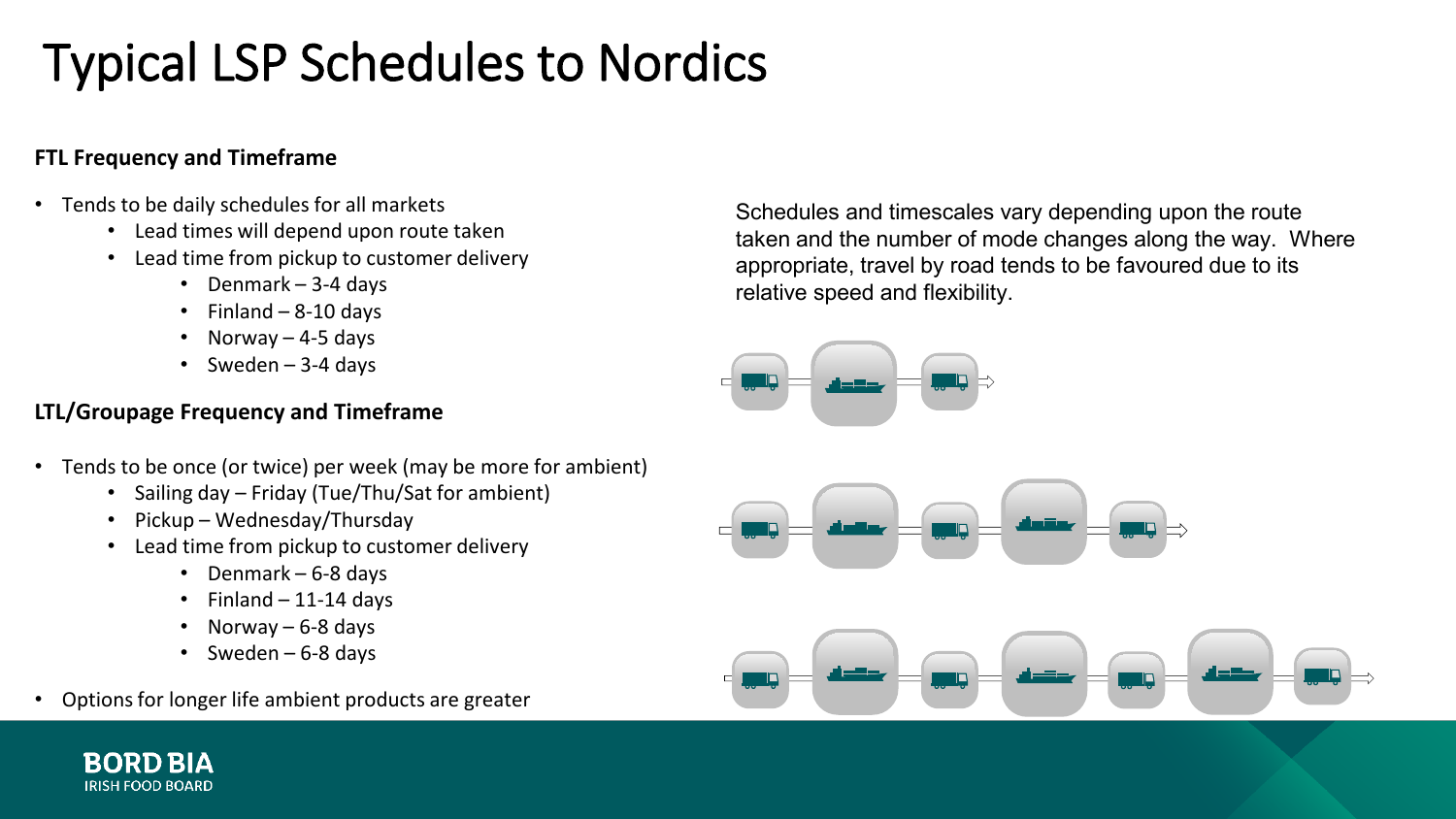# Shipping Line Companies used on Routes from Ireland



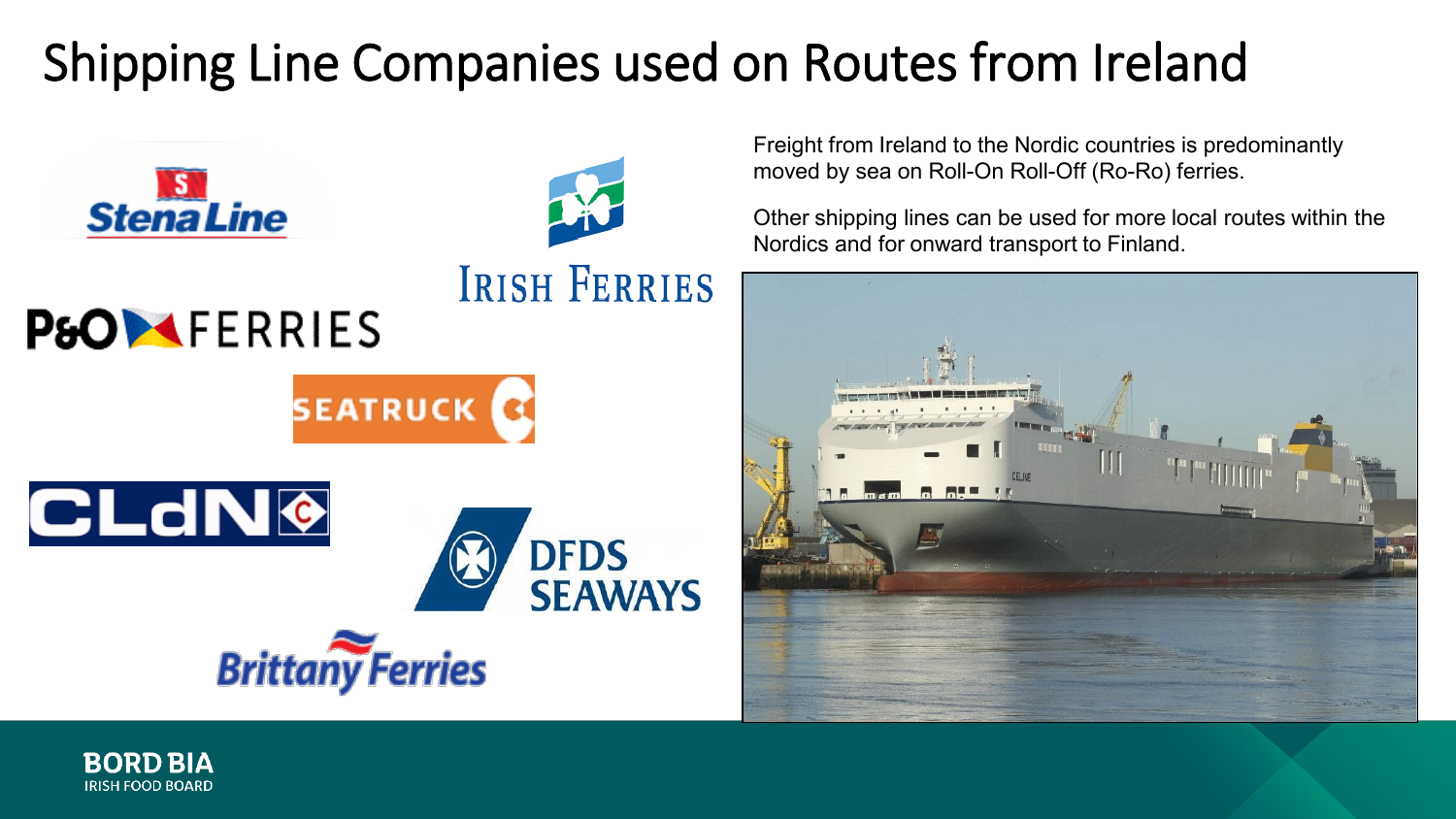# Shipping Routes for CLdN, DFDS and Stena Line

The maps show the routes for the main shipping lines associated with moving products from Ireland to the Nordic countries. Other shipping lines include some legs, but not to the same extent. None of the main shipping lines have direct services from Ireland to Finland.

More details of the shipping line routes, including their frequency and duration are shown in the Appendices.

Legs starting from Ireland are shown in blue.





**Location Key** BEL Belfast DUB Dublin COR Cork ROS Rosslare CAI Cairnryan DOV Dover IMM Immingham FEL Felixstowe FIS Fishguard HAR Harwich HEY Heysham HOL Holyhead KIL Killingholme LIV Liverpool BRE Brevick, NO CAL Calais, FR CHE Cherbourg, FR DUN Dunkirk, FR ESB Esbjerg, DK FRE Frederikshaven, DK GOT Gothenburg, SE HAL Halmstead, SE KIE Kiel, DE OSL Oslo, NO ROST Rostock, DE ROT Rotterdam, NL TRE Trelleborg, SE ZEE Zeebrugge, BE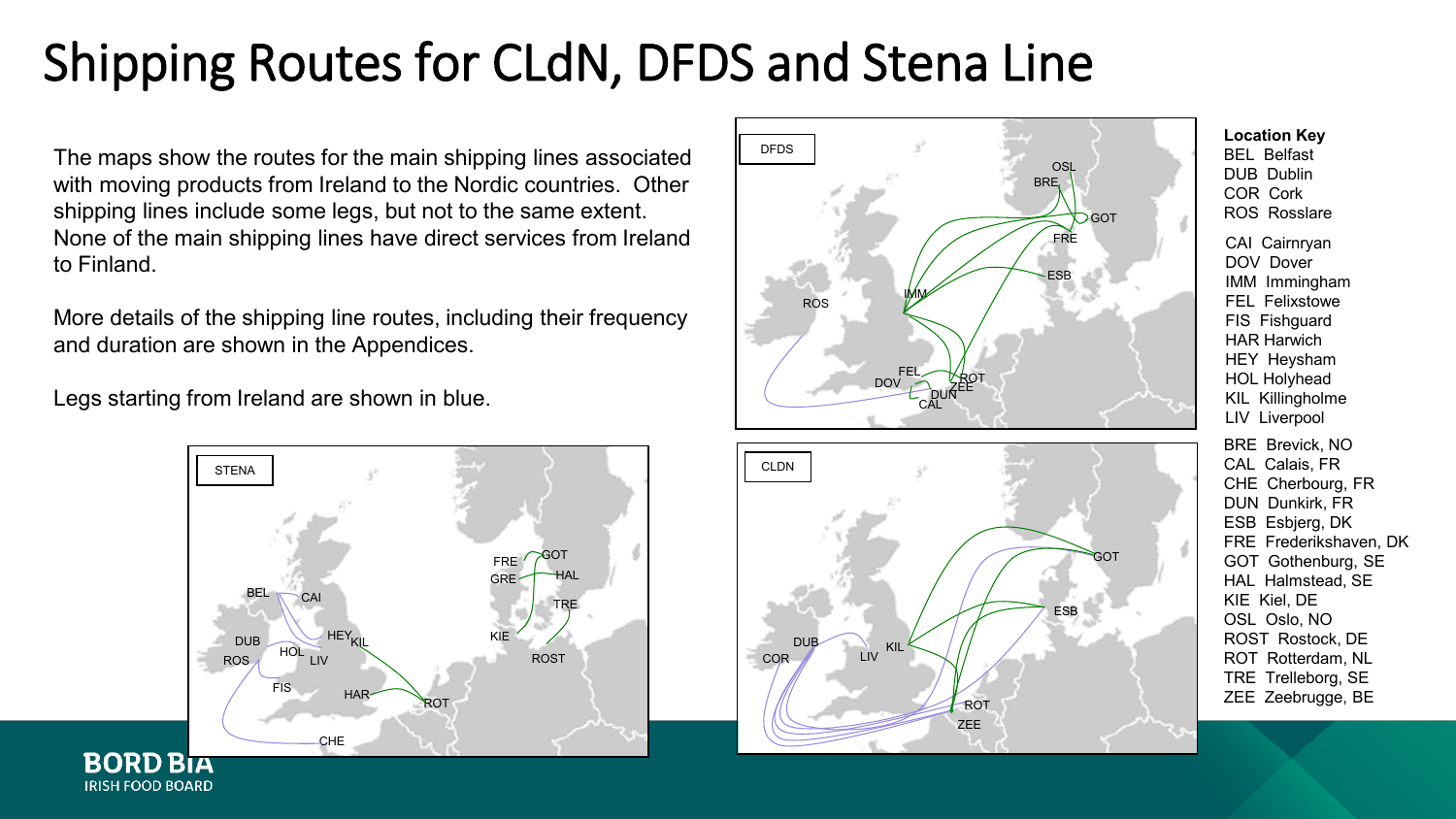## Examples of LSPs for Transporting to Nordics

| Company                            | Website                     | <b>Denmark</b> | <b>Finland</b> | <b>Norway</b> | Sweden | <b>FTL</b> | LTL/Groupage | <b>Ambient</b> | <b>Chill</b> | Frozen | Local Delivery |
|------------------------------------|-----------------------------|----------------|----------------|---------------|--------|------------|--------------|----------------|--------------|--------|----------------|
| Carna Transport                    | www.carnatspt.ie            | Yes            | Yes            | Yes           | Yes    | Yes        | Some         | Yes            | Yes          | Yes    | Partners       |
| <b>DSV</b>                         | www.dsv.com/ie              | Yes            | Yes            | Yes           | Yes    | Yes        | Yes          | Yes            | Yes          | Yes    | Own            |
| Geodis                             | https://geodis.com/ie/      | Yes            | Yes            | Yes           | Yes    | Yes        | Yes          | Yes            | No           | No     | <b>NA</b>      |
| LKW Walter                         | www.lkw-walter.com          | Yes            | Yes            | Yes           | Yes    | Yes        | No           | Yes            | No           | No     | Partners       |
| Maguire International              | www.maguireinternational.eu | Yes            | Yes            | Yes           | Yes    | Yes        | No           | Yes            | Yes          | Yes    | Partners       |
| MB Freight and Logistics           | www.mbfl.ie                 | Yes            | Yes            | Yes           | Yes    | Yes        | Some         | Yes            | Yes          | Yes    | Partners       |
| O'Neill's International Transport  | www.onitrans.com            | Yes            | Yes            | Yes           | Yes    | Yes        | Some         | Some           | Yes          | Yes    | Partners       |
| P&D Foley Transport                | www.pdfoleytrans.com        | Yes            | Yes            | Yes           | Yes    | Yes        | Yes          | Yes            | Yes          | Yes    | Partners       |
| Pat McGowan Transport              | www.patmcgowantransport.com | Yes            | Yes            | Yes           | Yes    | Yes        | Yes          | Yes            | Yes          | Yes    | Partners       |
| Rhenus Ireland Logistics           | www.rhenus.com              | Yes            | Yes            | Yes           | Yes    | Yes        | Ambient      | Yes            | Yes          | Yes    | Partners       |
| Skantrans                          | www.skantrans.ie            | Yes            | Yes            | Yes           | Yes    | Yes        | Yes          | Yes            | No           | No     | Partners       |
| <b>Nictor Treacy International</b> | www.victortreacy.com        | Yes            | Yes            | Yes           | Yes    | Yes        | No           | Yes            | Yes          | Yes    | Partners       |

#### **Other Options (but no response to contact)**

- A&M Logistics
- DFDS
- **DHL** Freight
- Giles Transport Rosscarbery Denmark and Sweden only
- Jordan International (Denmark and Sweden)
- Orroroco Teoranta
- O'Toole Transport

For contact details see Appendices.

The example list of companies has been derived from discussions with clients and previous research. The services and geographical locations covered by LSPs change over time to meet market demands and opportunities. The list is therefore not intended to be complete at any point in time.

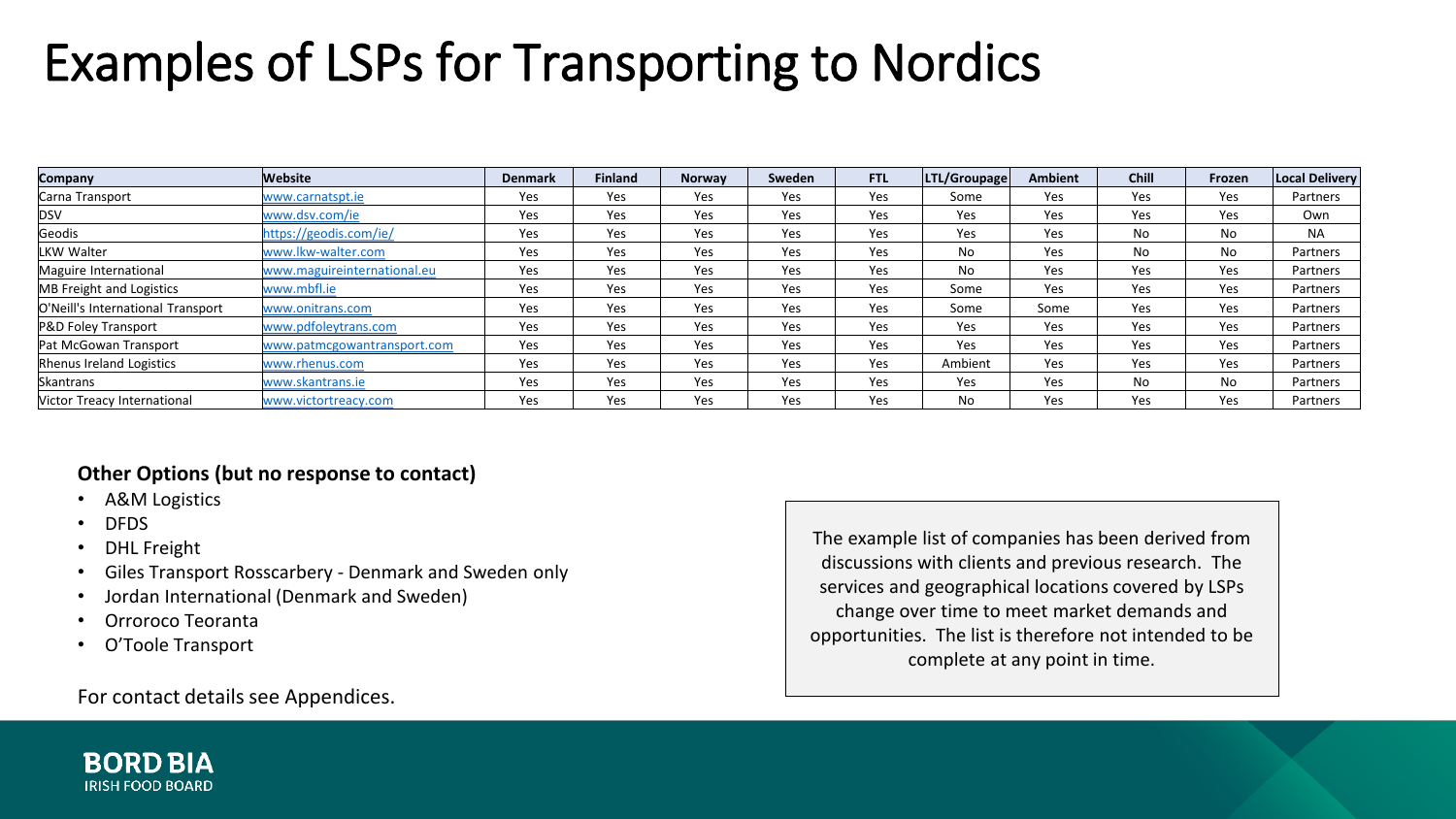### Examples of In-Country Transport and Local Delivery Companies

The following companies have been mentioned by clients or LSPs to undertake local deliveries, mainly for Groupage:

| Company                    | Website                       | <b>Denmark</b> | <b>Finland</b> | Norway | Sweden |
|----------------------------|-------------------------------|----------------|----------------|--------|--------|
| <b>Bo Andersson</b>        | www.banderson-akeri.se        | Yes            | Yes            | Yes    | Yes    |
| <b>Bring</b>               | www.bring.se                  | Yes            | Yes            | Yes    | Yes    |
| Intercargo Scandinavia     | www.intercargo-scandinavia.dk | Yes            | Yes            | Yes    | Yes    |
| Conroute AB                | www.conroute.se               |                |                |        | Yes    |
| <b>EA Akeri</b>            | www.eaakeri.se                |                |                |        | Yes    |
| Ingelsta                   | www.ingelstathermo.se         |                |                |        | Yes    |
| <b>KMR Transport</b>       | www.kmptransport.se           |                |                |        | Yes    |
| Seafrigo                   | www.seafrigo.se               |                |                |        | Yes    |
| Tempcon                    | www.tempcongroup.com          |                |                |        | Yes    |
| Wohlins                    | www.wohlins.se                |                |                |        | Yes    |
| Combino Spedition          | www.combino.dk                | Yes            |                |        |        |
| <b>Esberg Gods</b>         | www.esberg-gods.dk            | Yes            |                |        |        |
| <b>Modul Transport AS</b>  | www.modultransport.dk         | Yes            |                |        |        |
| <b>Hob Gods</b>            | www.hob-gods.no               |                |                | Yes    |        |
| Galcio Transport           | www.glacio.no                 |                |                | Yes    |        |
| Royal Thermo               | www.royal-thermo.no           |                |                | Yes    |        |
| <b>Skantrans Norway AS</b> | www.skantrans.no              |                |                | Yes    |        |
| <b>NV Thermotrans</b>      | www.nv-thermotrans.com        |                | Yes            |        |        |
| Saukko Group               | www.saukko.fi                 |                | Yes            |        |        |
| Varova OY                  | www.varova.fi                 |                | Yes            |        |        |

The example list of companies has been derived from discussions with clients and previous research. The services and geographical locations covered by LSPs change over time to meet market demands and opportunities. The list is therefore not intended to be complete at any point in time.

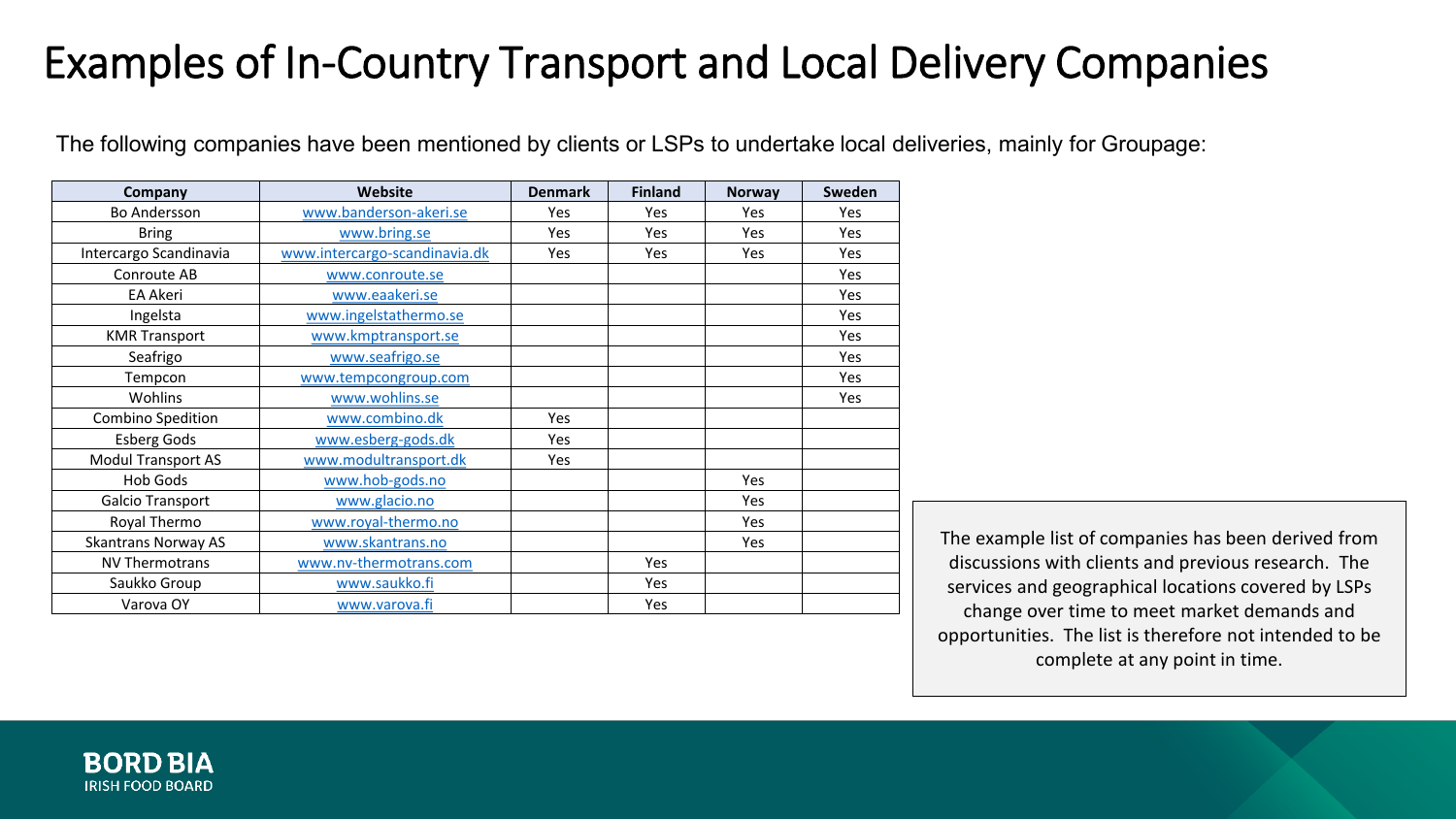### Impact of Brexit

- **Transit procedures and paperwork for UK land bridge**
	- Initially there were problems with incomplete or incorrect documentation, but these have now been ironed out
	- Need to be aware of the Export Health Certificates required for Transit in October 2021
- **New sailing routes** (eg Rosslare to Dunkirk) a number of shipping lines have opened new direct routes from Ireland to France, Belgium and Holland. Shipping lines are continuing to review their routes.
- **Non UK routes take longer**  direct routes from Ireland to France, Belgium and Holland take longer than routes using the UK land bridge. A journey from Ireland to Rotterdam will take between 8-12 hours longer. There are also more scheduled options on the UK land bridge route which gives more flexibility for bookings and can influence the journey time.
- **Increase in costs**  costs have increased due to the implementation of customs fees and the additional shipping costs where routes are longer. Indicative increases are between 10-30% dependent upon volume and the route taken.
- **Increased use of unaccompanied trailers**  as the direct shipping legs to Europe are relatively long, there is an increase in the use of unaccompanied trailer movements
- **Load preparation time**  the time allowed by LSPs for load and document preparation in Ireland has generally increased from one to two days. If previously a groupage load was picked up on a Thursday for departure on Friday, it is now collected on Wednesday.
- **Processing time at destination country**  some LSPs have experienced delays in the processing of paperwork when ships arrive from certain UK ports. An example is vehicles arriving from Immingham to Gothenburg. The alternative port of Harwich has been used instead, as a temporary measure.**BORD BIA**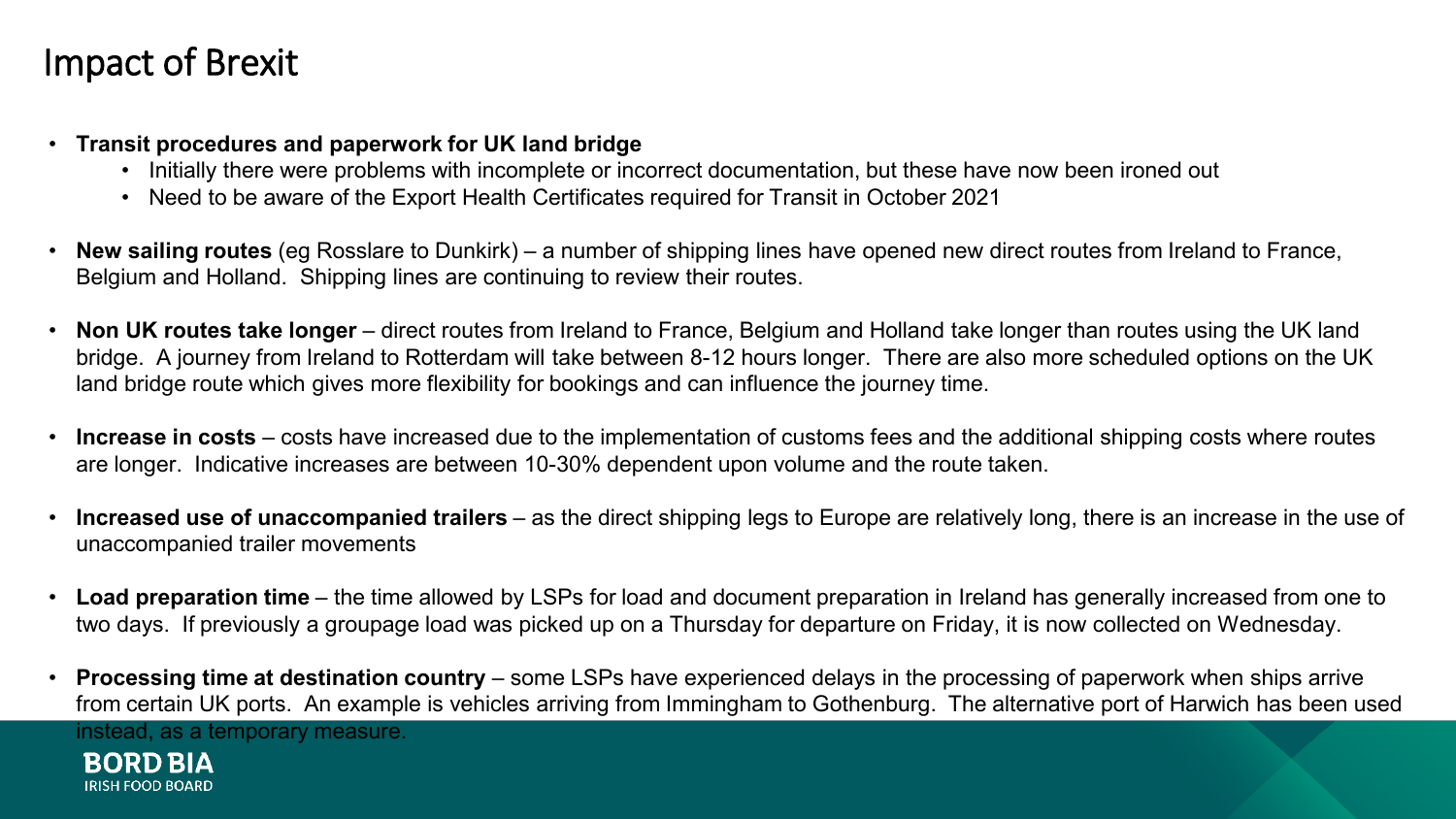### Other Considerations

- **Local Partners**  it is important that clients are aware of when LSPs use local partners for the final delivery to the customer. This raises questions on the reliability and quality of the service, together with ownership of the contract and insurance. Details of how the load will be transferred to the local partner should be understood and the risks to damage and temperature violations assessed.
- **Maximise Cube of Pallet** where customers are serviced directly from Ireland (ie not via distributors) any customer's restrictions on pallet layout (eg maximum height) can result in high transport costs. Solutions to maximise the cube of the pallet during transport should be reviewed (eg re-palletise close to customer).
- **Stockholding at European Warehouse**  where a client services a number of European countries, in addition to the Nordics, consideration should be given to utilising a central stockholding location to feed all markets. A full cost-benefit analysis would need to be undertaken to test its viability. An example costing is shown on the next page.
- **Exporting to Norway**  Norway is not part of the EU and the export procedures are different as each shipment must have an export SAD (Single Administrative Document) as well as a T2 (Intra-community transit).
- **Airfreight to Nordic Countries**  there is minimal demand for airfreight for clients from Ireland to the Nordic countries, apart from samples and high value, short shelf life products (eg occasionally for oysters)
- **ISO Container to Nordic Countries**  there is minimal demand for the use of ISO Containers from Ireland to the Nordic countries

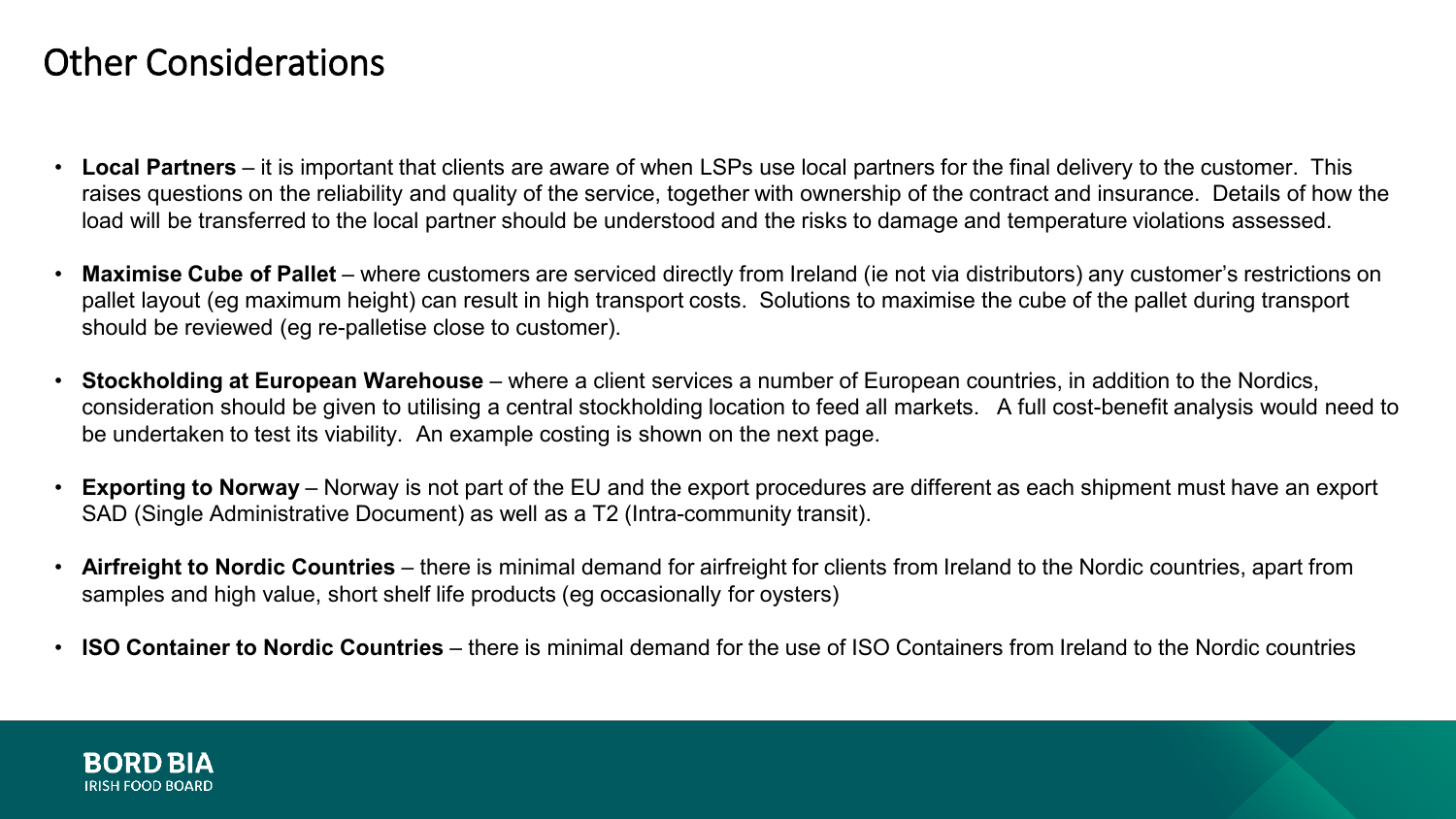### Use of Intermediate European Warehouse



The example below compares, for a small Irish client, the costs of servicing 11 northern European countries either directly from Ireland or via a stockholding warehouse in Germany. In addition to a comparison in costs, consideration should also be given to:

- Shorter lead times for deliveries to customers and distributors
- Potential increase in delivery frequency to key markets
- Reduction of "in-market" stockholding
- Impact on documentation and inspection charges
- Possible use of container as cheaper option
- Risks of incurring handling damage and code date breaches
- Dependence upon "third-party" delivery companies
- Location of intermediate warehouse (eg BE, NL) and choice of logistics partner

| <b>DIRECT TO COUNTRY FROM IRELAND</b> |                              |      |        |  |  |  |  |  |  |  |
|---------------------------------------|------------------------------|------|--------|--|--|--|--|--|--|--|
| Country                               | Pallets / Week Rate / Pallet |      | Cost   |  |  |  |  |  |  |  |
| <b>Denmark</b>                        | 1                            | €275 | €275   |  |  |  |  |  |  |  |
| Finland                               | $\overline{1}$               | €325 | €325   |  |  |  |  |  |  |  |
| Norway                                | $\mathbf{1}$                 | €300 | €300   |  |  |  |  |  |  |  |
| Sweden                                | $\overline{1}$               | €300 | €300   |  |  |  |  |  |  |  |
| <b>Belgium</b>                        | $\overline{1}$               | €250 | €250   |  |  |  |  |  |  |  |
| Netherlands                           | $\mathbf{1}$                 | €250 | €250   |  |  |  |  |  |  |  |
| Germany                               | $\overline{1}$               | €325 | €325   |  |  |  |  |  |  |  |
| Switzerland                           | 1                            | €325 | €325   |  |  |  |  |  |  |  |
| Austria                               | $\mathbf{1}$                 | €325 | €325   |  |  |  |  |  |  |  |
| Czech Rep                             | $\mathbf{1}$                 | €350 | €350   |  |  |  |  |  |  |  |
| Poland                                | 1                            | €350 | €350   |  |  |  |  |  |  |  |
| <b>TOTAL</b>                          | 11                           |      | €3,375 |  |  |  |  |  |  |  |
| <b>PER PALLET</b>                     |                              |      | €307   |  |  |  |  |  |  |  |

|                   | DIRECT TO COUNTRY FROM IRELAND |      |        | TO COUNTRY FROM EUROPEAN WAREHOUSE |                                     |      |        |  | <b>FTL FROM IRELAND TO EUROPEAN WAREHOUSE</b> |               |               |        |  |
|-------------------|--------------------------------|------|--------|------------------------------------|-------------------------------------|------|--------|--|-----------------------------------------------|---------------|---------------|--------|--|
| Country           | Pallets / Week Rate / Pallet   |      | Cost   | <b>Country</b>                     | <b>Pallets / Week Rate / Pallet</b> |      | Cost   |  |                                               | Pallets / FTL | Rate / FTL    | Cost   |  |
| Denmark           |                                | €275 | €275   | <b>Denmark</b>                     |                                     | €175 | €175   |  | <b>FTL Trip</b>                               | 33            | €2,500        | €2,500 |  |
| Finland           |                                | €325 | €325   | Finland                            |                                     | €225 | €225   |  | <b>PER PALLET</b>                             |               |               | €76    |  |
| Norway            |                                | €300 | €300   | Norway                             |                                     | €200 | €200   |  |                                               |               |               |        |  |
| Sweden            |                                | €300 | €300   | Sweden                             |                                     | €200 | €200   |  | <b>EUROPEAN WAREHOUSE COSTS</b>               |               |               |        |  |
| Belgium           |                                | €250 | €250   | Belgium                            |                                     | €150 | €150   |  |                                               | Pallets       | Rate / Pallet | Cost   |  |
| Netherlands       |                                | €250 | €250   | <b>Netherlands</b>                 |                                     | €150 | €150   |  | RH&D                                          | 33            | €6            | €198   |  |
| Germany           |                                | €325 | €325   | Germany                            |                                     | €225 | €225   |  |                                               |               |               |        |  |
| Switzerland       |                                | €325 | €325   | Switzerland                        |                                     | €225 | €225   |  | <b>Average Cover (weeks)</b>                  | 2.5           |               |        |  |
| Austria           |                                | €325 | €325   | Austria                            |                                     | €225 | €225   |  |                                               | Pallet-Weeks  | Rate/PallWk   | Cost   |  |
| Czech Rep         |                                | €350 | €350   | <b>Czech Rep</b>                   |                                     | €250 | €250   |  | Storage                                       | 82.5          | €3            | €248   |  |
| Poland            |                                | €350 | €350   | Poland                             |                                     | €250 | €250   |  |                                               |               |               |        |  |
| <b>TOTAL</b>      | 11                             |      | €3,375 | <b>TOTAL</b>                       | 11                                  |      | €2,275 |  | <b>Total Warehouse</b>                        | 33            |               | €446   |  |
| <b>PER PALLET</b> |                                |      | €307   | <b>PER PALLET</b>                  |                                     |      | €207   |  | <b>PER PALLET</b>                             |               |               | €14    |  |
|                   |                                |      |        |                                    |                                     |      |        |  |                                               |               |               |        |  |



| FTL FROM IRELAND TO EUROPEAN WAREHOUSE |                     |               |        |  |  |  |  |  |  |  |
|----------------------------------------|---------------------|---------------|--------|--|--|--|--|--|--|--|
|                                        | Pallets / FTL       | Rate / FTL    | Cost   |  |  |  |  |  |  |  |
| <b>FTL Trip</b>                        | 33                  | €2,500        | €2,500 |  |  |  |  |  |  |  |
| <b>PER PALLET</b>                      |                     |               | €76    |  |  |  |  |  |  |  |
| <b>EUROPEAN WAREHOUSE COSTS</b>        |                     |               |        |  |  |  |  |  |  |  |
|                                        | <b>Pallets</b>      | Rate / Pallet | Cost   |  |  |  |  |  |  |  |
| RH&D                                   | 33                  | €6            | €198   |  |  |  |  |  |  |  |
|                                        |                     |               |        |  |  |  |  |  |  |  |
| <b>Average Cover (weeks)</b>           | 2.5                 |               |        |  |  |  |  |  |  |  |
|                                        | <b>Pallet-Weeks</b> | Rate/PallWk   | Cost   |  |  |  |  |  |  |  |
| <b>Storage</b>                         | 82.5                | €3            | €248   |  |  |  |  |  |  |  |
|                                        |                     |               |        |  |  |  |  |  |  |  |
| <b>Total Warehouse</b>                 | 33                  |               | €446   |  |  |  |  |  |  |  |
| <b>PER PALLET</b>                      |                     |               | €14    |  |  |  |  |  |  |  |
|                                        |                     |               |        |  |  |  |  |  |  |  |
| TOTAL VIA EUROPEAN WAREHOUSE COSTS     |                     |               |        |  |  |  |  |  |  |  |
| <b>PER PALLET</b>                      |                     |               | €296   |  |  |  |  |  |  |  |
|                                        |                     |               |        |  |  |  |  |  |  |  |

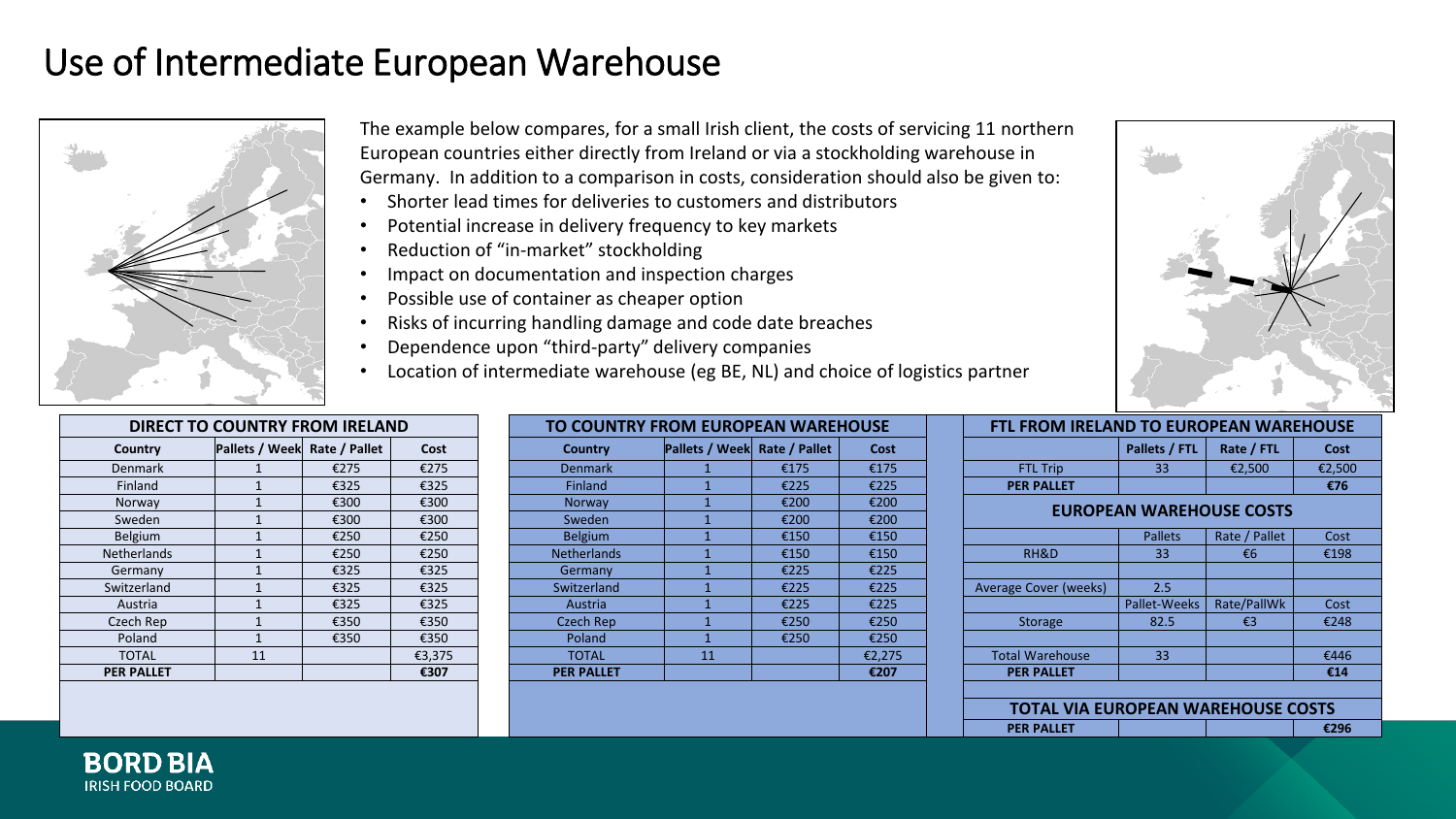## Appendices

- 1. Shipping Line Routes
- 2. Shipping Line Route Frequency and Duration
- 3. Example LSP Contact Details

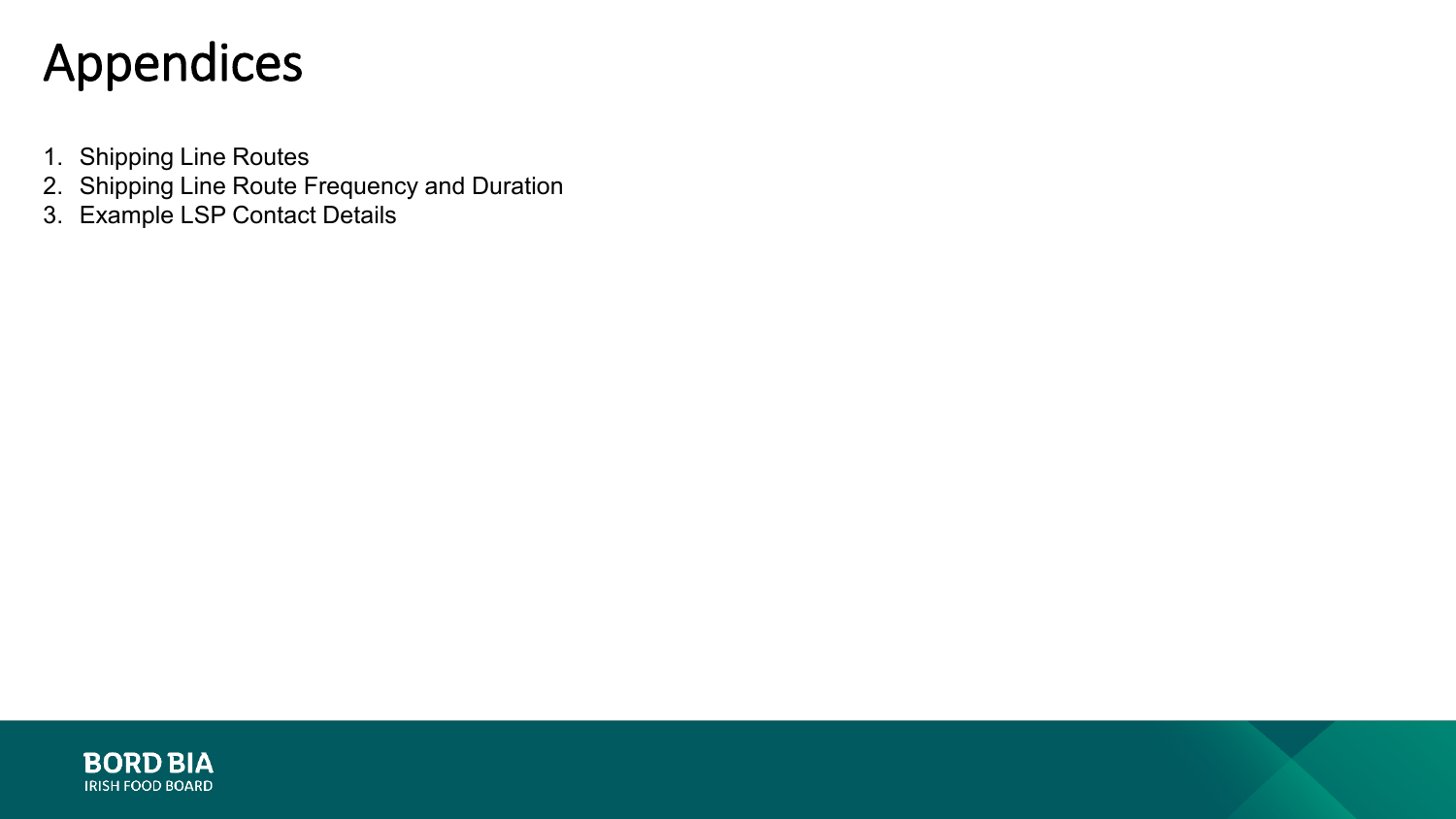## A1. Shipping Line Routes

The table below shows the possible shipping legs for the journey from Ireland to the Nordics. Different LSPs will use combinations of ship and road legs to make the journey. Deliveries to Finland either involve shipping to Gothenburg, SE or to a hub in Germany for onward transport to Finland.

Additional routes are available for container movements, but these tend not to be used.

| Company              | Ireland      | <b>UK Inbound</b> | <b>UK Outbound</b> | Europe1 Inbound | <b>Europe1 Outbound</b> | Europe2 Inbound | Company     | Ireland         | <b>UK Inbound</b> | <b>UK Outbound</b> | Europe1 Inbound     | Europe1 Outbound  | Europe2 Inbound |
|----------------------|--------------|-------------------|--------------------|-----------------|-------------------------|-----------------|-------------|-----------------|-------------------|--------------------|---------------------|-------------------|-----------------|
| CLdN                 | Dublin, IR   | Liverpool, UK     |                    |                 |                         |                 | P&O Freight | Dublin, IR      | Liverpool, UK     |                    |                     |                   |                 |
| CLdN                 |              |                   | Killingholme, UK   | Gothenberg, SE  |                         |                 | P&O Freight | Larne, NI       | Cairnryan, UK     |                    |                     |                   |                 |
| CLdN                 |              |                   | Killingholme, UK   | Rotterdam, NL   |                         |                 | P&O Freight |                 |                   | Hull, UK           | Rotterdam, NL       |                   |                 |
| CLdN                 |              |                   | Killingholme, UK   | Zeebrugge, BE   |                         |                 | P&O Freight |                 |                   | Hull, UK           | Zeebrugge, BE       |                   |                 |
| CLdN                 | Dublin, IR   |                   |                    | Zeebrugge, BE   |                         |                 | P&O Freight |                 |                   | Teesport, Uk       | Rotterdam, NL       |                   |                 |
| CLdN                 | Dublin, IR   |                   |                    | Rotterdam, NL   |                         |                 | P&O Freight |                 |                   | Teesport, Uk       | Zeebrugge, BE       |                   |                 |
| CLdN                 | Dublin, IR   |                   |                    | Esberg, DK      |                         |                 | Seatruck    | Dublin, IR      | Liverpool, UK     |                    |                     |                   |                 |
| CLdN                 | Dublin, IR   |                   |                    | Gothenberg, SE  |                         |                 | Seatruck    | Dublin, IR      | Heysham, UK       |                    |                     |                   |                 |
| CLdN                 | Cork, IR     |                   |                    | Zeebrugge, BE   |                         |                 | Seatruck    | Warrenpoint, NI | Heysham, UK       |                    |                     |                   |                 |
| CLdN                 |              |                   |                    |                 | Zeebrugge, BE           | Esberg, DK      | Stena Line  | Dublin, IR      | Holyhead, UK      |                    |                     |                   |                 |
| CLdN                 |              |                   |                    |                 | Zeebrugge, BE           | Gothenberg, SE  | Stena Line  | Rosslare, IR    | Fishguard, UK     |                    |                     |                   |                 |
| <b>DFDS</b>          |              |                   | Immingham, UK      | Esberg, DK      |                         |                 | Stena Line  | Belfast, NI     | Liverpool, UK     |                    |                     |                   |                 |
| <b>DFDS</b>          |              |                   | Immingham, UK      | Gothenberg, SE  |                         |                 | Stena Line  | Belfast, NI     | Heysham, UK       |                    |                     |                   |                 |
| <b>DFDS</b>          |              |                   | Immingham, UK      | Brevik, NO      |                         |                 | Stena Line  | Belfast, NI     | Cairnryan, UK     |                    |                     |                   |                 |
| <b>DFDS</b>          |              |                   | Immingham, UK      | Rotterdam, NL   |                         |                 | Stena Line  |                 |                   | Harwich, UK        | Hook of Holland, NL |                   |                 |
| <b>DFDS</b>          |              |                   | Immingham, UK      | Zeebrugge, BE   |                         |                 | Stena Line  |                 |                   | Harwich, UK        | Rotterdam, NL       |                   |                 |
| <b>DFDS</b>          |              |                   | Dover, UK          | Calais, FR      |                         |                 | Stena Line  |                 |                   | Killingholme, UK   | Hook of Holland, NL |                   |                 |
| <b>DFDS</b>          |              |                   | Dover, UK          | Dunkirk, FR     |                         |                 | Stena Line  |                 |                   | Killingholme, UK   | Rotterdam, NL       |                   |                 |
| <b>DFDS</b>          | Rosslare, IR |                   |                    | Dunkirk, FR     |                         |                 | Stena Line  |                 |                   |                    |                     |                   |                 |
| <b>DFDS</b>          |              |                   |                    |                 | Zeebrugge, BE           | Gothenberg, SE  | Stena Line  | Rosslare, IR    |                   |                    | Cherbourg, FR       |                   |                 |
| <b>DFDS</b>          |              |                   |                    |                 | Gothenberg, SE          | Brevik, NO      | Stena Line  |                 |                   |                    |                     | Frederikshavn, DK | Gothenberg, SE  |
| <b>Irish Ferries</b> | Dublin, IR   | Holyhead, UK      |                    |                 |                         |                 | Stena Line  |                 |                   |                    |                     | Grenaa, DK        | Halmstad, SE    |
| <b>Irish Ferries</b> | Rosslare, IR | Pembroke, UK      |                    |                 |                         |                 | Stena Line  |                 |                   |                    |                     | Kiel, DE          | Gothenberg, SE  |
| <b>Irish Ferries</b> |              |                   | Dover, UK          | Calais, FR      |                         |                 | Stena Line  |                 |                   |                    |                     | Rostock, DE       | Trelleborg, SE  |
| <b>Irish Ferries</b> | Dublin, IR   |                   |                    | Cherbourg, FR   |                         |                 |             |                 |                   |                    |                     |                   |                 |

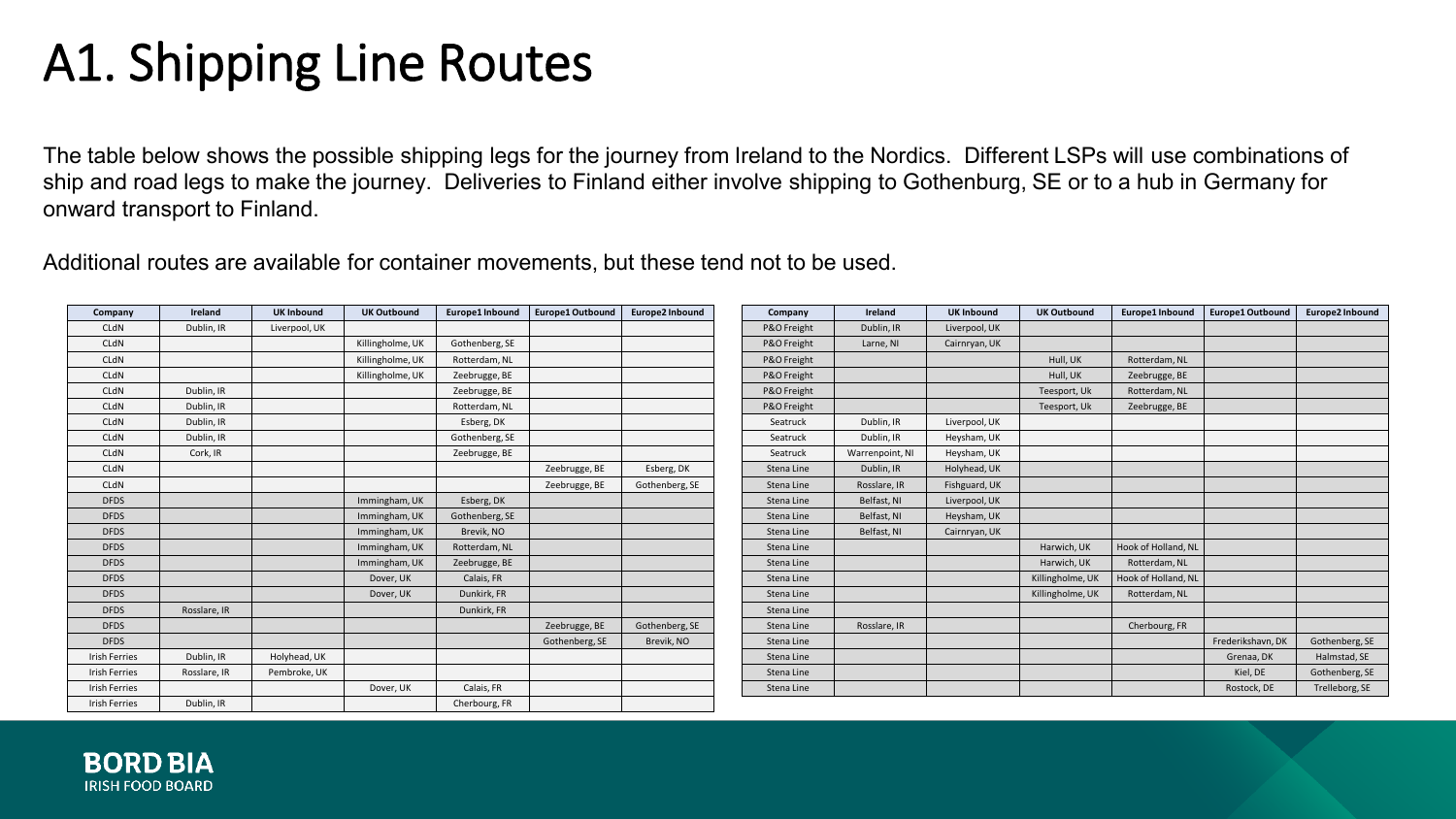# A2. Shipping Line Route Frequency and Duration

The table shows the transit times and frequency of the possible shipping legs for the journey from Ireland to the Nordics. Schedules are subject to change at short notice.

#### **Example Sailing Schedule (for CldN Dublin to Rotterdam)**

#### **ROTTERDAM - DUBLIN SAILING SCHEDULE**

| <b>Departure Rotterdam</b>                                                                                                                                                                                                                                                                                                                                     |       | <b>Arrival Dublin</b> |                       |  | <b>Departure Dublin</b>                                                                                                                                                                    |       | <b>Arrival Rotterdam</b> |       |  |
|----------------------------------------------------------------------------------------------------------------------------------------------------------------------------------------------------------------------------------------------------------------------------------------------------------------------------------------------------------------|-------|-----------------------|-----------------------|--|--------------------------------------------------------------------------------------------------------------------------------------------------------------------------------------------|-------|--------------------------|-------|--|
| Tuesday                                                                                                                                                                                                                                                                                                                                                        | 13:00 | Thursday              | 05:00                 |  | *Tuesday                                                                                                                                                                                   | 06:00 | Thursday                 | 08:00 |  |
| Thursday                                                                                                                                                                                                                                                                                                                                                       | 20:00 | Saturday              | 13:00                 |  | Tuesday                                                                                                                                                                                    | 16:00 | Thursday                 | 10:00 |  |
| *Friday                                                                                                                                                                                                                                                                                                                                                        | 19:00 | Sunday                | 17:00                 |  | Thursday                                                                                                                                                                                   | 13:00 | Saturday                 | 08:00 |  |
| Saturday                                                                                                                                                                                                                                                                                                                                                       | 20:00 | Monday                | 14:00                 |  | Saturday                                                                                                                                                                                   | 20:00 | Monday                   | 14:00 |  |
|                                                                                                                                                                                                                                                                                                                                                                |       |                       | CLdN booking offices. |  | At the end of every week the final schedule for the coming week will be sent out by the<br>To ensure that we are able to offer all our customers an efficient and reliable service, may we |       |                          |       |  |
| respectfully draw your attention to the following points:<br>All units (both laden and empty) arriving at our terminals<br>$\bullet$<br>are required to be pre-booked via www.CWEB.lu.<br>Goods are accepted and shipped according to the CLdN Terms and Conditions of Carriage<br>٠<br>Ro-Ro Ferry Services, based on amongst other on the Hague-Visby Rules. |       |                       |                       |  |                                                                                                                                                                                            |       |                          |       |  |
| Shipping Line = CLdN ro-ro SA                                                                                                                                                                                                                                                                                                                                  |       |                       |                       |  |                                                                                                                                                                                            |       |                          |       |  |

| <b>FROM PORT</b>       | <b>TO PORT</b>      | <b>TRANSIT TIME</b> | <b>FERRY COMPANY</b> | <b>FEB 2021 FREQUENCY</b> |
|------------------------|---------------------|---------------------|----------------------|---------------------------|
| Cork                   | Zeebrugge, Belgium  | 1day 11hrs          | CLdN                 | 1 per week                |
| Dublin                 | Zeebrugge, Belgium  | 1day 12hrs          | CLdN                 | 2 per week                |
| Dublin                 | Rotterdam, NL       | 1day 16hrS          | CLdN                 | 4 per week                |
| Dublin                 | Liverpool, UK       | 10hrs               | CLdN                 | 1 per week                |
| Dublin                 | Esberg, Denmark     | 6days 12hrs         | CLdN                 | 1 per week                |
| Dublin                 | Gothenberg, Sweden  | <sup>2</sup>        | CLdN                 | ʻ.                        |
| Killingholme, UK       | Gothenberg, Sweden  | 2days 12hrs         | CLdN                 | 5 per week                |
| Killingholme, UK       | Rotterdam, NL       | 14hrs               | CLdN                 | 6 per week                |
| Killingholme, UK       | Zeebrugge, Belgium  | 16hrs               | CLdN                 | 6 per week                |
| Zeebrugge, Belgium     | Esberg, Denmark     | 1day                | CLdN                 | 2 per week                |
| Zeebrugge, Belgium     | Gothenberg, Sweden  | 1day 12hrs          | CLdN                 | 4 per week                |
| Rosslare               | Dunkirk, France     | 24hrs 45mins        | <b>DFDS</b>          | 6 per week                |
| Dublin                 | Holyhead, UK        | 3hrs 30mins         | <b>Irish Ferries</b> | Up to 6 per day           |
| Rosslare               | Pembroke, UK        | 4hrs                | <b>Irish Ferries</b> | 2 per day                 |
| Dublin                 | Liverpool, UK       | 8hrs                | P&O Freight          | 4 per day                 |
| Hull, UK               | Rotterdam, NL       | 10hrs               | P&O Freight          | 1 per day                 |
| Hull, UK               | Zeebrugge, Belgium  | 13hrs               | P&O Freight          | 1 per day                 |
| Larne                  | Cairnryan, UK       | 2hrs                | P&O Freight          | Up to 6 per day           |
| Teesport, UK           | Rotterdam, NL       | 15hrs               | P&O Freight          | 3 per week                |
| Teesport, UK           | Zeebrugge, Belgium  | 16hrs               | P&O Freight          | 3 per week                |
| Dover                  | Calais, France      | 1hr 30mins          | P&O Freight          | 23 per day                |
| Dublin                 | Liverpool, UK       | 8hrs                | Seatruck             | 10 per week               |
| Dublin                 | Heysham, UK         | 8hrs                | Seatruck             | 7 per week                |
| Warrenpoint            | Heysham, UK         | 8hrs                | Seatruck             | 11 per week               |
| Belfast                | Liverpool, UK       | 8hrs                | Stena Line           | 17 per week               |
| Belfast                | Heysham, UK         | 10hrs               | Stena Line           | 6 per week                |
| Belfast                | Cairnryan, UK       | 2hrs 22mins         | Stena Line           | 38 per week               |
| Dublin                 | Holyhead, UK        | 3hrs 30mins         | Stena Line           | 4 per day                 |
| Frederikshavn, Denmark | Gothenberg, Sweden  | 3hrs 15mins         | Stena Line           | 6 per day                 |
| Grenaa, Denmark        | Halmstad, Sweden    | 4hrs 35mins         | Stena Line           | 2 per day                 |
| Harwich, UK            | Hook of Holland, NL | 7hrs 30mins         | Stena Line           | 2 per day                 |
| Harwich, UK            | Rotterdam, NL       | 8hrs                | Stena Line           | 1 per day                 |
| Kiel, Germany          | Gothenberg, Sweden  | 14hrs               | Stena Line           | 1 per day                 |
| Killingholme, UK       | Hook of Holland, NL | 11hrs               | Stena Line           | 1 per day                 |
| Killingholme, UK       | Rotterdam, NL       | 12hrs               | Stena Line           | 1 per day                 |
| Rosslare               | Cherbourg, France   | 17hrs               | Stena Line           | 1 per day                 |
| Rosslare               | Fishguard, UK       | 3hrs 15mins         | Stena Line           | 2 per day                 |
| Rostock, Germany       | Trelleborg, Sweden  | 6hrs                | Stena Line           | 4 per day                 |